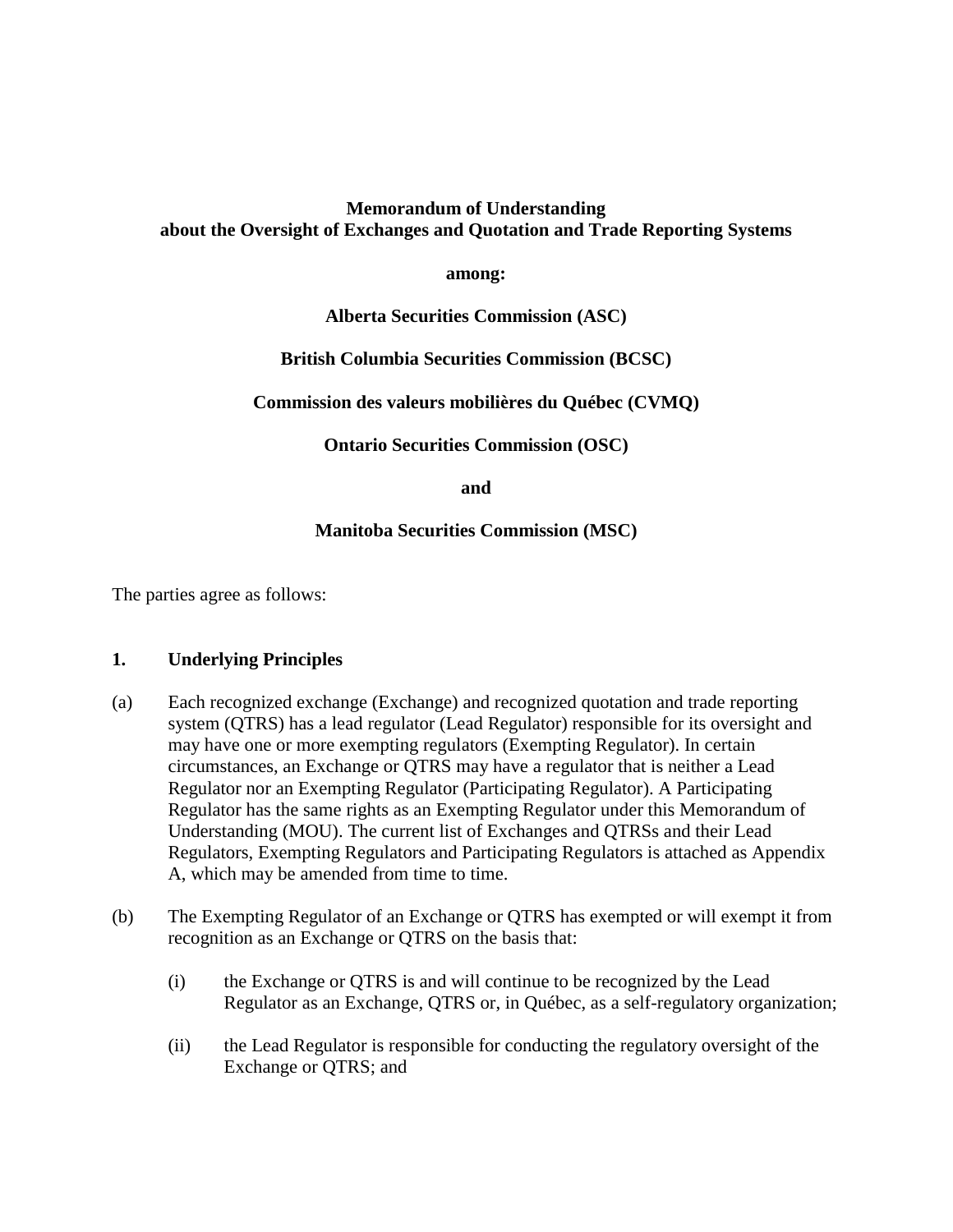- (iii) the Lead Regulator will inform the Exempting Regulator of its oversight activities and the Exempting Regulator will have the opportunity to raise issues concerning the oversight of the Exchange or QTRS with the Lead Regulator in accordance with this MOU.
- (c) The Lead Regulator is responsible for conducting an oversight program (the Oversight Program)<sup>1</sup> of the Exchange or QTRS that will include the matters described in Part 2.
- (d) The purpose of the Oversight Program is to ensure that each Exchange and QTRS meets appropriate standards for market operation and regulation. Those standards include:
	- (i) fair access for issuers and market participants;
	- (ii) fair representation in corporate governance and rule-making;
	- (iii) systems and financial capacity to carry out its regulatory functions;
	- (iv) orderly markets through appropriate review of traded products and trading rules;
	- (v) appropriate listed or quoted company regulation;
	- (vi) transparency through timely access to relevant information on traded products and market prices;
	- (vii) market integrity through the adoption of rules that prohibit unfair trading practices and monitoring and enforcing these rules;
	- (viii) proper identification and management of risks, including credit risks related to market participants; and
	- (ix) integration with effective clearing and settlement systems.
- (e) The parties will act in good faith to resolve issues raised by any Exempting Regulator in connection with the Oversight Program carried out by the Lead Regulator.

<sup>&</sup>lt;u>1</u> <sup>1</sup> The matters outlined in the Oversight Program are intended to prescribe the minimum level of oversight of an Exchange or QTRS. The Lead Regulator may conduct additional review procedures. The purpose of specifying the Oversight Program is to ensure that each participant in the MOU is comfortable that there is acceptable oversight of the Exchange or QTRS. This in turn justifies reliance on the Lead Regulator.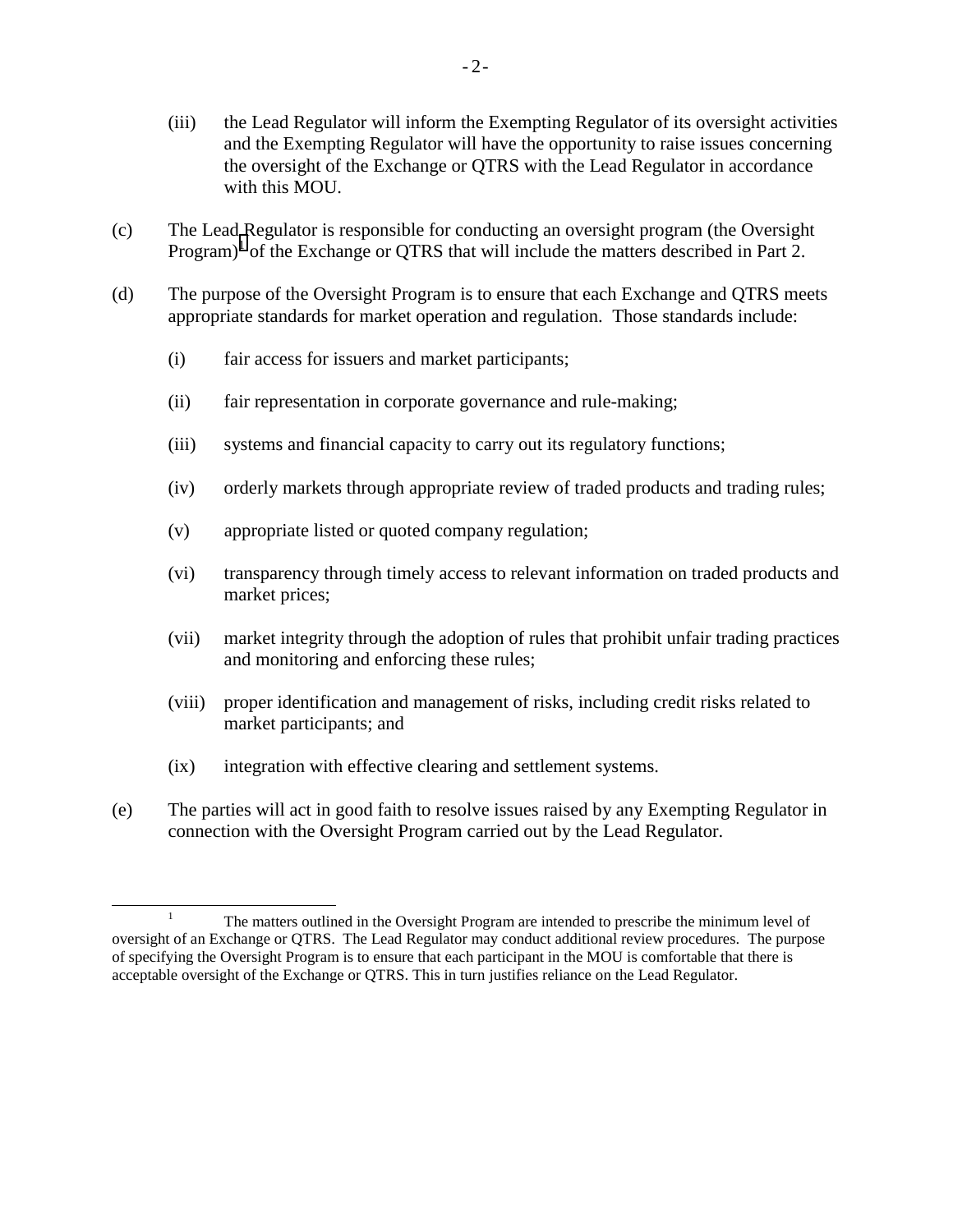- (f) The parties acknowledge that, with the consent of the relevant Lead Regulator and Exempting Regulators, the securities commissions of any other jurisdiction where an Exchange or QTRS is recognized or exempted from recognition may become a party to this MOU.
- (g) This MOU is the successor to any prior MOU regarding the oversight of an Exchange or QTRS<sup>2</sup> entered into between any of the parties to this agreement.

## **2. Oversight Program**

 $\overline{a}$ 

- (a) The Lead Regulator will establish and conduct the Oversight Program. At a minimum, the Oversight Program will include the following:
	- (i) Review of information filed by the Exchange or QTRS on critical financial and operational matters and significant changes to operations, including information related to:
		- (A) affiliated entities;
		- (B) operation of systems and technological capacity;
		- (C) financial statements;
		- (D) access requirements and forms;
		- (E) corporate finance policies, including listing, quoting and filing requirements; and
		- (F) corporate governance, including board and committee composition, structure, mandate and function.
	- (ii) Review and approval of changes to Exchange or QTRS by-laws, rules, policies, and other similar instruments (Regulatory Instruments) under the procedures established by the Lead Regulator from time to time. The current procedures are identified in Appendix B, which may be amended from time to time.
	- (iii) Periodic examination of Exchange or QTRS functions, including:
		- (A) corporate finance policies: policies relating to minimum listing or quoting requirements, continuing listing or quoting requirements or tier maintenance requirements, sponsorship and continuous disclosure;
		- (B) trading halts, suspensions and de-listing procedures;

<sup>2</sup> As of September 3, 2002, no prior MOU exists for the oversight of a QTRS.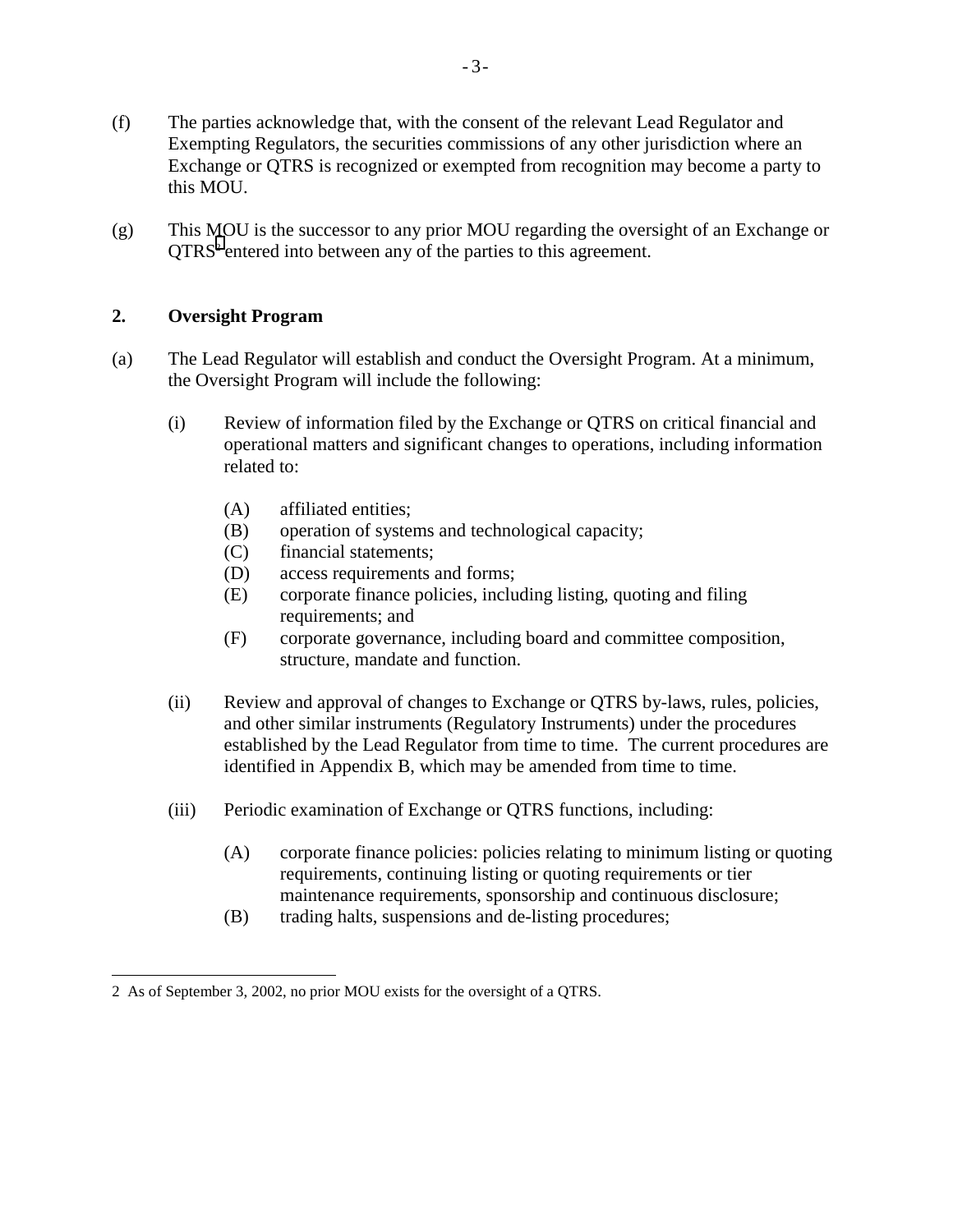- (C) surveillance and enforcement: procedures for detection of non-compliance and resolution of outstanding issues;
- (D) access: requirements for access to trade through the facilities of the Exchange or QTRS;
- (E) information transparency: procedures for the dissemination of market information;
- (F) corporate governance: corporate governance procedures, including policy and rule making process; and
- (G) risk management and computer systems.
- (b) The Lead Regulator will retain sole discretion regarding the manner in which the Oversight Program is carried out, including determining the order and timing of its examinations of the functions under section 2(a)(iii). However, the Lead Regulator will perform the examinations of these functions at least once every three years. The Lead Regulator will provide to each Exempting Regulator a copy of the report of the examination performed under section 2(a)(iii) and any responses of the Exchange or QTRS to the report.

## **3. Involvement of an Exempting Regulator**

- (a) The Lead Regulator acknowledges that an Exempting Regulator may require that the Exchange or QTRS provide to the Exempting Regulator:
	- (i) copies of all Regulatory Instruments that the Exchange or QTRS files for review and approval with the Lead Regulator under the Lead Regulator's procedures referred to in section 2(a)(ii) at the same time that the Exchange or QTRS files the Regulatory Instruments with the Lead Regulator;
	- (ii) copies of all final Regulatory Instruments once approved by the Lead Regulator under the procedures outlined in section  $2(a)(ii)$ ; and
	- (iii) if requested by the Exempting Regulator, copies of information filed by the Exchange or QTRS pursuant to section  $2(a)(i)$  as identified in the request.
- (b) If an Exempting Regulator advises the Lead Regulator that it has specific concerns regarding the operations of the Exchange or QTRS in the jurisdiction of the Exempting Regulator and requests that the Lead Regulator perform an examination of the Exchange or QTRS in that jurisdiction, the Lead Regulator may determine to conduct an examination of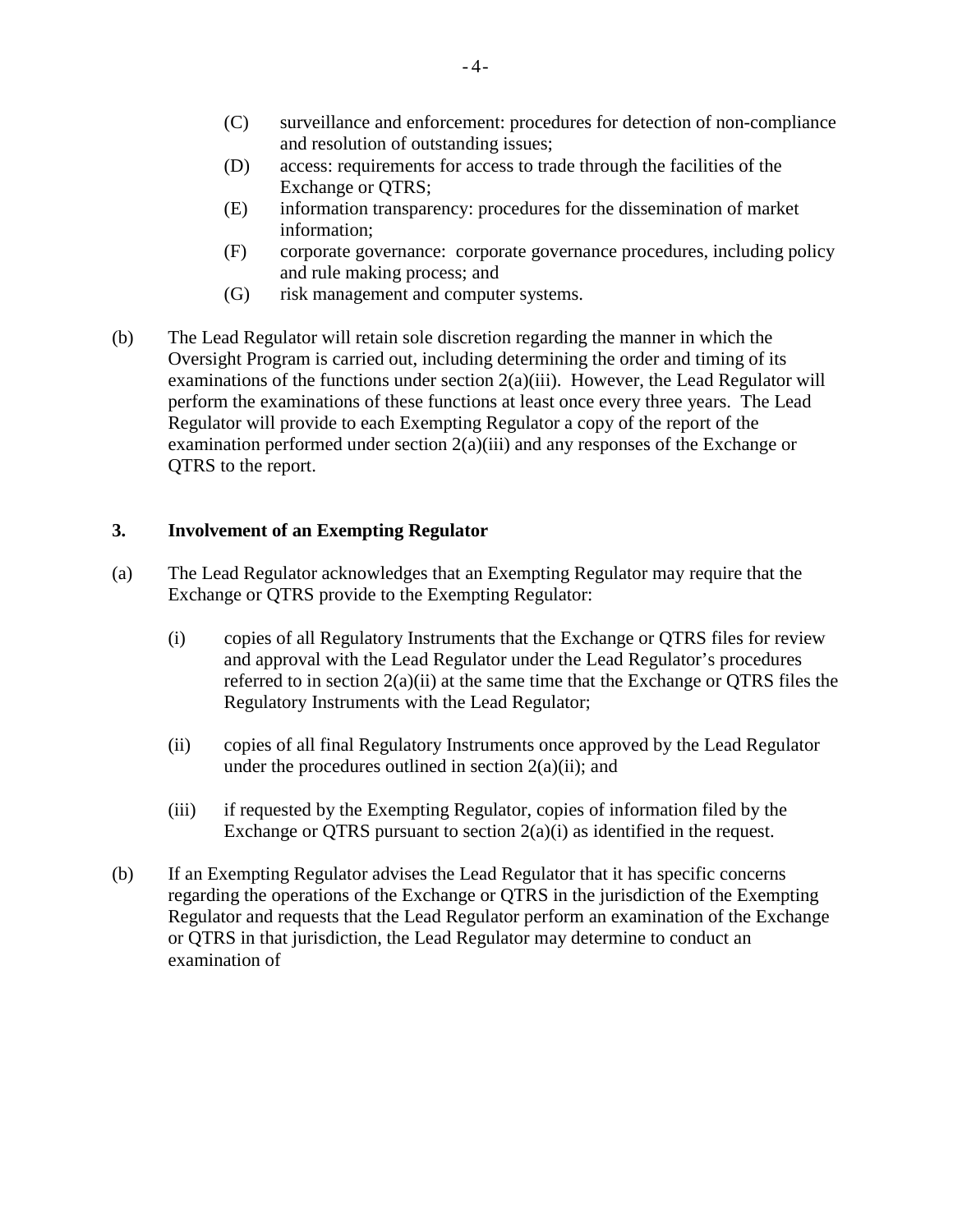- (i) the office of the Exchange or QTRS in the jurisdiction of the Exempting Regulator; or
- (ii) a function performed by an Exchange or QTRS office in that jurisdiction.

The Exempting Regulator may, as part of its request, ask that the Lead Regulator include staff of the Exempting Regulator in the Lead Regulator's examination. The Lead Regulator may, as a condition of performing the examination, request the assistance of staff of the Exempting Regulator in which case the Exempting Regulator will use its best efforts to provide this assistance.

- (c) If the Lead Regulator advises the Exempting Regulator that it cannot or will not conduct the examination referred to in section 3(b), the Exempting Regulator may conduct the examination without the participation of the Lead Regulator. In that case, the Exempting Regulator will provide copies of the results of the examination to the Lead Regulator.
- (d) If issuers or parties that are directly affected by a decision of the Exchange or QTRS in the jurisdiction of an Exempting Regulator appeal that decision to the Lead Regulator or request a hearing and review of that decision by the Lead Regulator, the Lead Regulator will provide videoconferencing facilities or other electronic equipment as necessary and appropriate to permit and facilitate the participation of the parties in the proceedings from, at or near the office of the Exchange or QTRS in the jurisdiction of the Exempting Regulator. The Lead Regulator will also provide simultaneous translation facilities or other facilities necessary and appropriate to permit the participation of the parties in the proceedings in French or English, at their request.
- (e) The Lead Regulator will inform each Exempting Regulator in writing of any material changes in how it performs its obligations under this MOU.

### **4. Information Sharing**

- (a) The Lead Regulator will, upon written request from an Exempting Regulator, provide or request the Exchange or QTRS to provide to the Exempting Regulator any information about the marketplace participants, the shareholders and the market operations of the Exchange or QTRS. This would include shareholder and participating organization lists, product and trading information and disciplinary decisions.
- (b) In specific circumstances, the Lead Regulator may agree to provide additional information to parties to the MOU. The current circumstances in which the Lead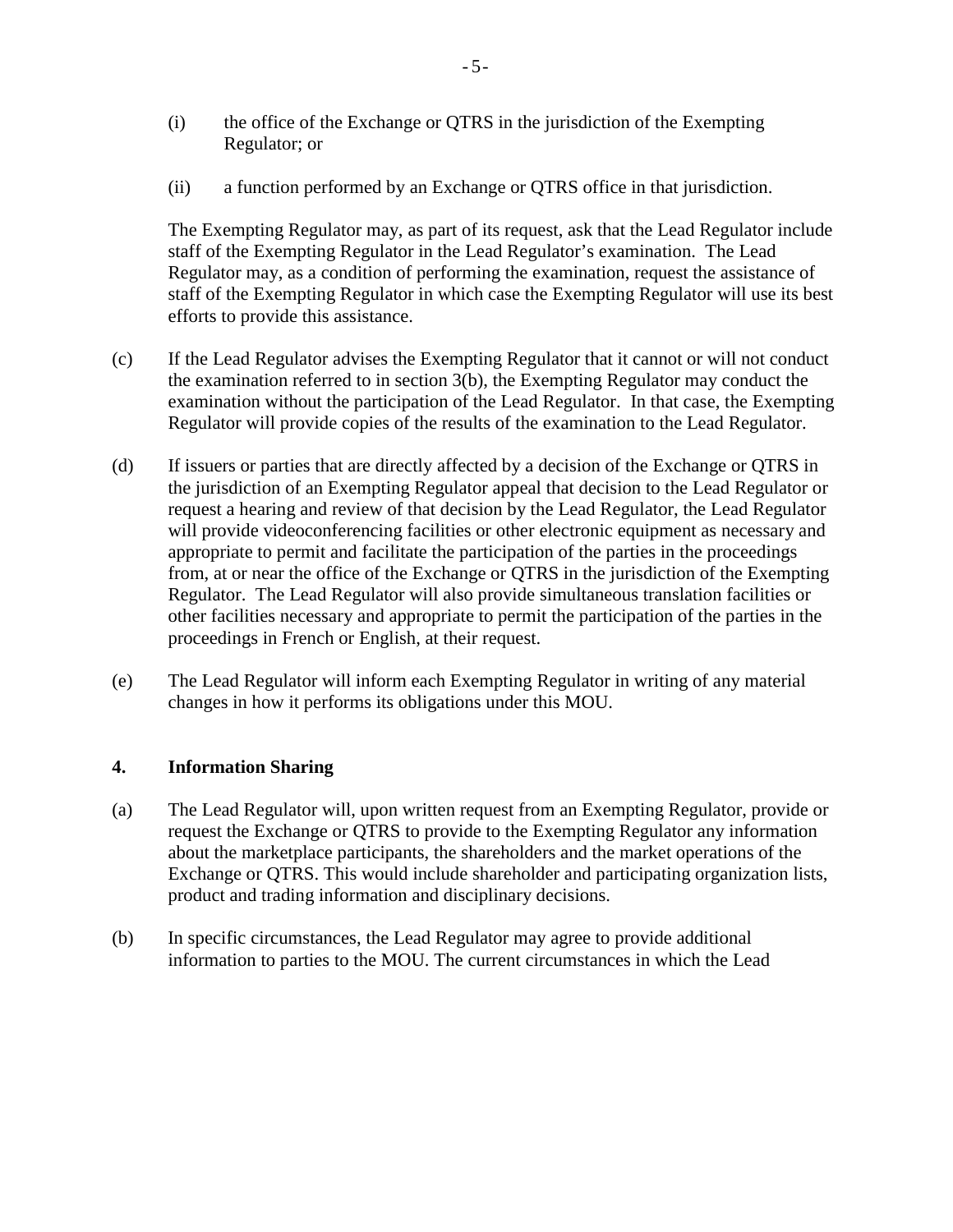Regulator would provide additional information and the information the Lead Regulator would provide are set out in Appendix C, which may be amended from time to time.

# **5. Oversight Committee**

- (a) The parties to the MOU will continue to participate in a committee that will act as a forum and venue for the discussion of issues, concerns and proposals related to the oversight of marketplaces by the parties (Oversight Committee).
- (b) The Oversight Committee will include staff representatives from each of the Lead Regulators and the Exempting Regulators who have responsibility and/or expertise in the areas of marketplace oversight and market regulation.
- (c) The Oversight Committee will meet at least once annually in person and will conduct conference calls at least quarterly.
- (d) At least quarterly, the parties will provide to the Oversight Committee a summary report on their oversight activities that will include a summary description of any material changes made to their oversight program during the period.
- (e) At least annually, the Oversight Committee will provide to the Canadian Securities Administrators a written report of the oversight activities of the committee members during the previous period.

## **6. Issues Forum**

- (a) The parties acknowledge that:
	- (i) more than one Exchange or QTRS may submit the same Regulatory Instruments to different Lead Regulators for review and approval at the same time; or
	- (ii) one Exchange or QTRS may submit a Regulatory Instrument to its Lead Regulator for review and approval that is the same as an existing Regulatory Instrument adopted by a different Exchange or QTRS with a different Lead Regulator.
- (b) In the event the circumstances set out in section 6(a) arise, the Lead Regulators will act in good faith to resolve the issues raised by any of the parties in order to achieve consistent results among the Lead Regulators.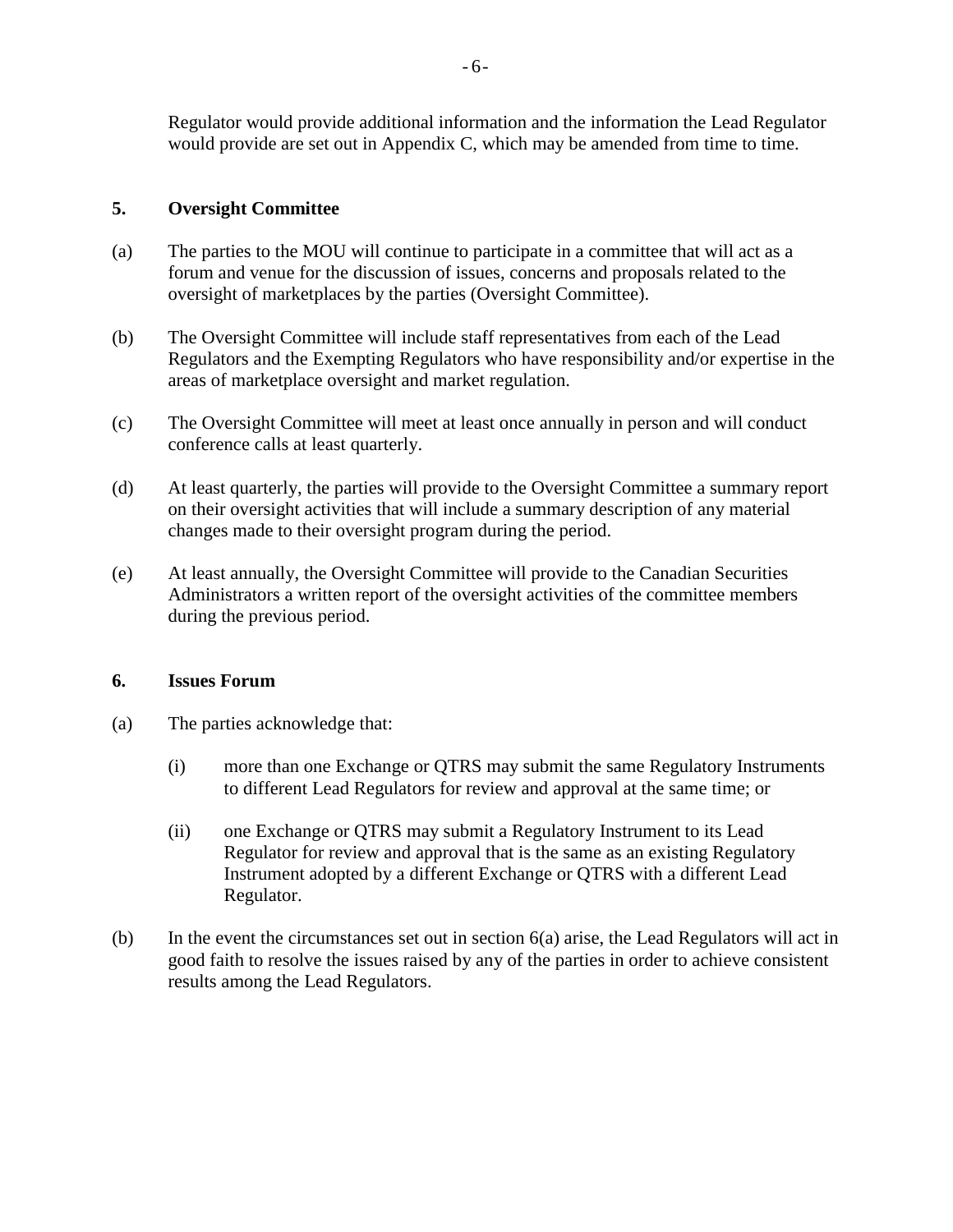- (c) The parties to this MOU will establish a committee of Commissioners (the "Issues Forum") that will attempt to establish a consensus between Lead Regulators on any issue in dispute under section 6(a). The Issues Forum will make recommendations to the various commissions. Staff of any of the Lead Regulators involved in a dispute or disagreement may submit the issue in dispute or the matter causing the disagreement to the Issues Forum.
- (d) The Issues Forum will include one Commissioner from each jurisdiction that is a party to this MOU. For purposes of this section, the joint Lead Regulators of the TSX Venture Exchange Inc. (formerly the Canadian Venture Exchange Inc.) (TSXV) will be considered to be separate parties.

#### **7. Waiver and Termination**

- (a) The terms, conditions and procedures of this MOU may be varied or waived by mutual agreement of the parties. A waiver or variation may be specific or general and may be for a time or for all time, as mutually agreed by the parties.
- (b) If the Lead Regulator or an Exempting Regulator of an Exchange or QTRS believes that another party is not satisfactorily performing its obligations under this MOU, it may give written notice to the other party stating that belief and providing particulars in reasonable detail of the alleged failure to perform. If the party receiving the notice has not satisfied the notifying party within two months of the delivery of the notice either that its performance is satisfactory or that it has taken or will take acceptable steps to rectify its performance, the notifying party may by written notice to the other party terminate this MOU as it relates to that Exchange or QTRS on a date not less than six months following delivery of the notice. In that case, the notifying party will send to the Exchange or QTRS a copy of its notice of termination at the same time it sends the notice to the other party or parties.
- (c) In the event any significant change to the ownership, structure or operations of an Exchange or QTRS affects the oversight of the Exchange or QTRS, a Lead Regulator or any Exempting Regulator may give written notice to the other parties stating its concerns. If a resolution cannot be reached within two months of the delivery of the notice, the notifying party may by written notice to the other parties terminate this MOU as it relates to the Exchange or QTRS on a date not less than six months following delivery of the notice. In that case, the notifying party will send to the Exchange or QTRS a copy of its notice of termination at the same time it sends the notice to the other parties.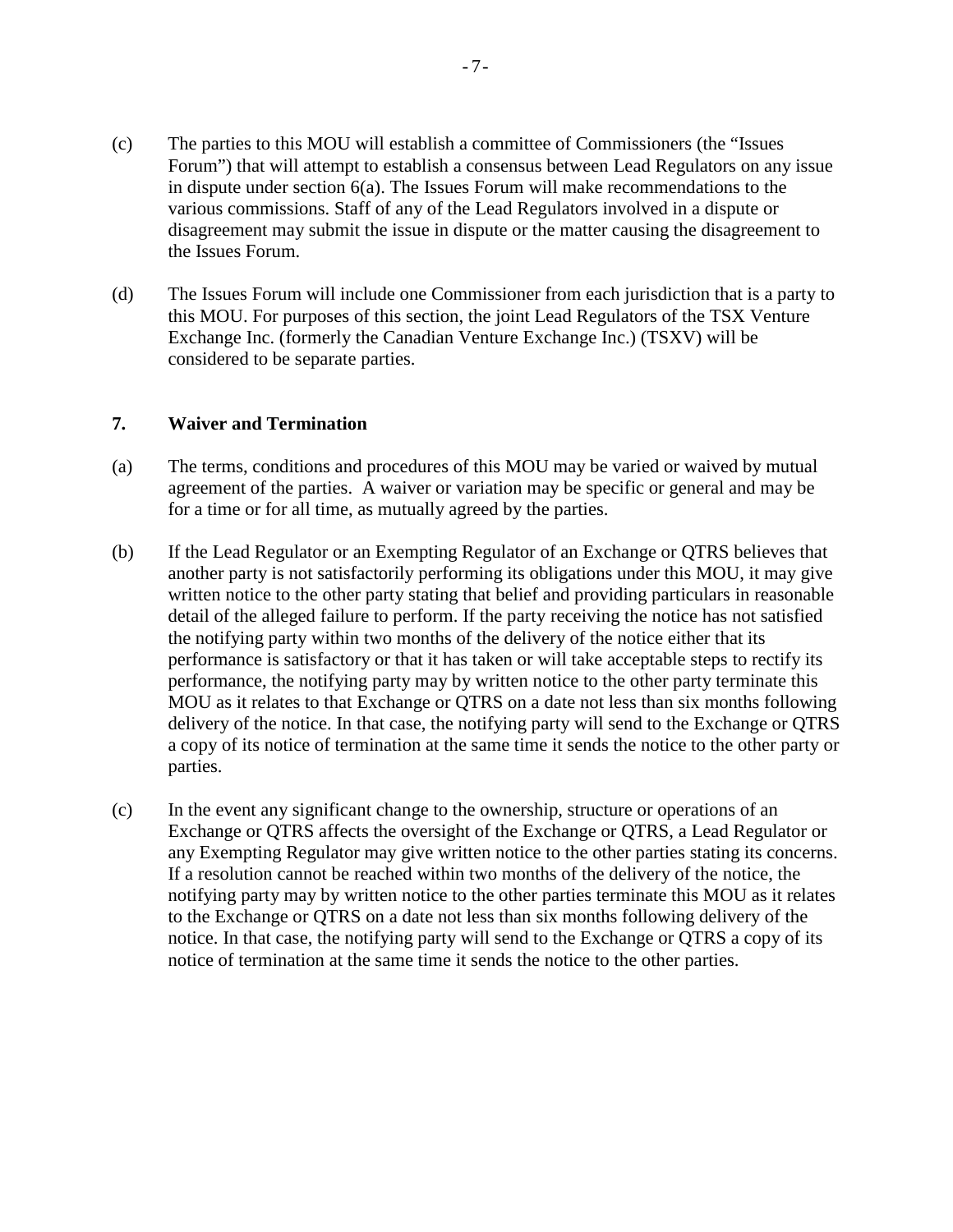(d) For purposes of this Part, the joint Lead Regulators of the TSXV will be considered one party.

## **8. Amendments to Appendices**

The parties agree that the appendices to this MOU may be amended from time to time.

## **9. Effective Date**

In order to have a coordinated effective date, in Alberta, British Columbia, Ontario and Manitoba, this MOU comes into effect on the date it is approved by the Minister of Finance in Ontario. In Québec, the MOU comes into effect on the date the CVMQ executes the MOU.

| <b>Alberta Securities Commission</b>          | Commission des valeurs mobilières du<br>Québec                    |
|-----------------------------------------------|-------------------------------------------------------------------|
|                                               | Per:<br><u> 1980 - Andrea Andrew Maria (b. 1980)</u>              |
|                                               |                                                                   |
| <b>British Columbia Securities Commission</b> | <b>Ontario Securities Commission</b>                              |
| Per:                                          | Per:<br><u> 1980 - Jan James James Barnett, fizik amerikan ba</u> |
| Title: $\qquad \qquad$                        |                                                                   |
|                                               |                                                                   |
| <b>Manitoba Securities Commission</b>         |                                                                   |
| Per:                                          |                                                                   |

Title: \_\_\_\_\_\_\_\_\_\_\_\_\_\_\_\_\_\_\_\_\_\_\_\_\_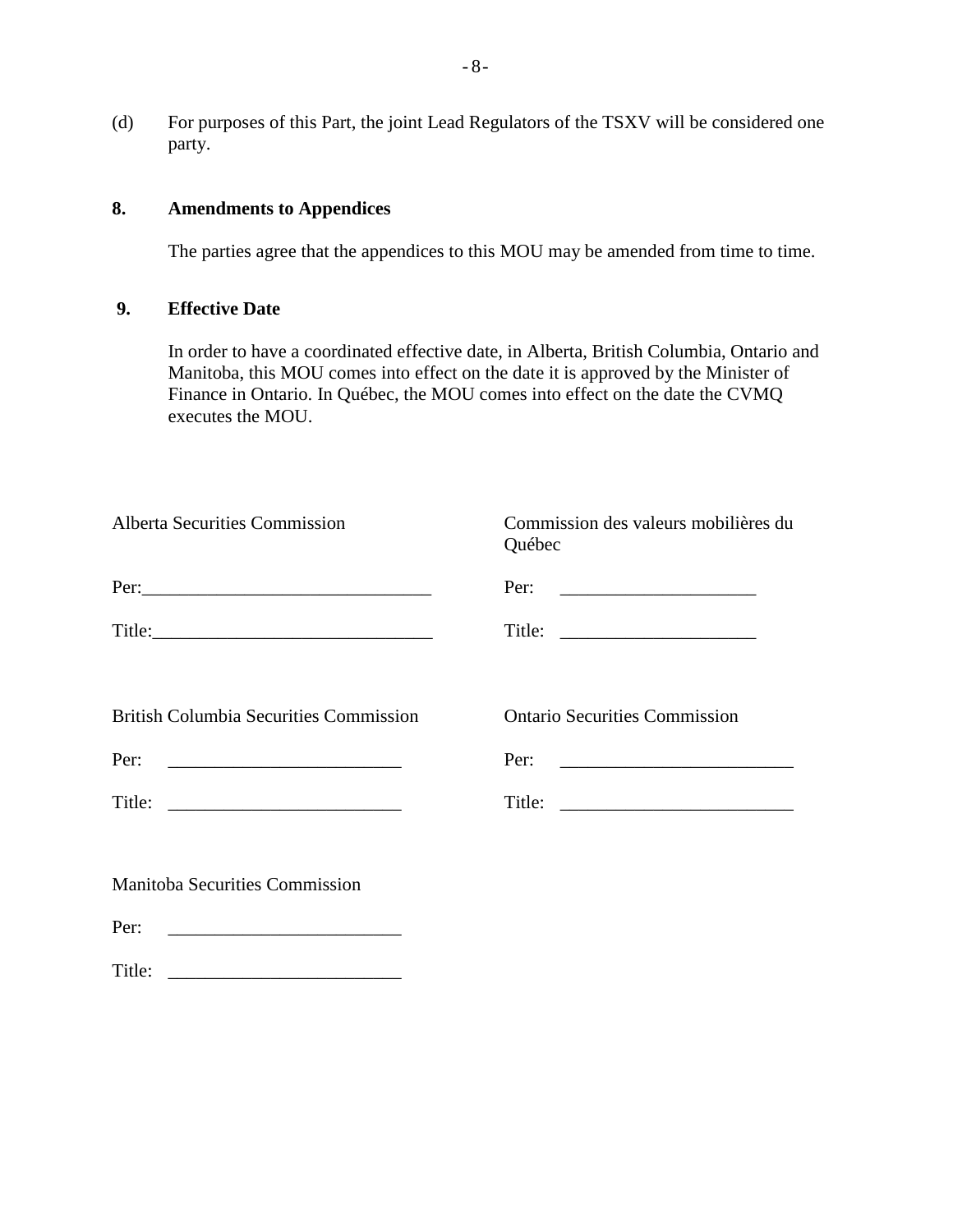## **Appendix A**

#### **List of Lead Regulators and Exempting Regulators**

*(Information as of September 3, 2002)* 

- 1. **TSX Venture Exchange Inc.** (formerly Canadian Venture Exchange Inc.)
	- a. *Lead Regulator* The ASC and BCSC act jointly as the Lead Regulator for TSX Venture Exchange Inc.
	- b. *Exempting Regulators* **-** CVMQ, OSC, and MSC
- 2. **TSX Inc.** (formerly The Toronto Stock Exchange Inc.)
	- a. *Lead Regulator* OSC
	- b. *Exempting Regulator* BCSC, CVMQ and ASC

## 3. **Bourse de Montréal Inc.**

- a. *Lead Regulator* CVMQ
- b. *Exempting Regulator* OSC

## 4. **Winnipeg Commodity Exchange Inc.**

- a. *Lead Regulator* MSC
- b. *Participating Regulator*<sup>3</sup> OSC

 $-9-$ 

 $\overline{\phantom{a}}$ 3 A Participating Regulator has the rights of an Exempting Regulator under this MOU.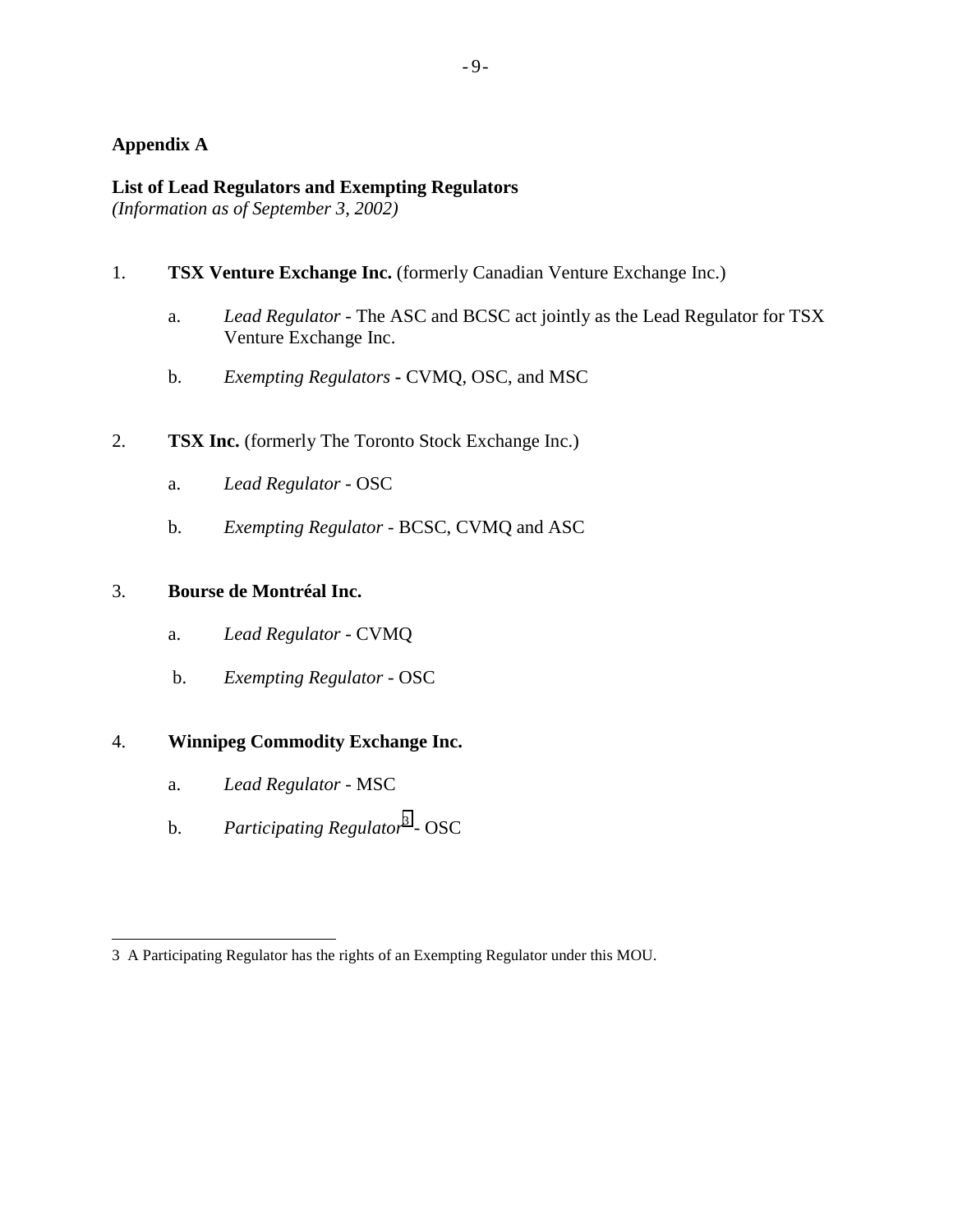## **Appendix B**

**Procedures for Review and Approval of Changes to Regulatory Instruments**  *(information as of September 3, 2002)* 

- 1. **TSX Venture Exchange Inc.** The current procedures are set out in letters dated November 26, 1999 and February 24, 2000.
- 2. **TSX Inc.** The current procedures are set out by protocol dated October 23, 1997 published at (1997) 20 OSCB 5684.
- 3. **Bourse de Montréal Inc.**  Section 177 of the *Securities Act* (Québec)
- 4. **Winnipeg Commodity Exchange Inc.** Section 17 of *The Commodity Futures Act* (Manitoba)